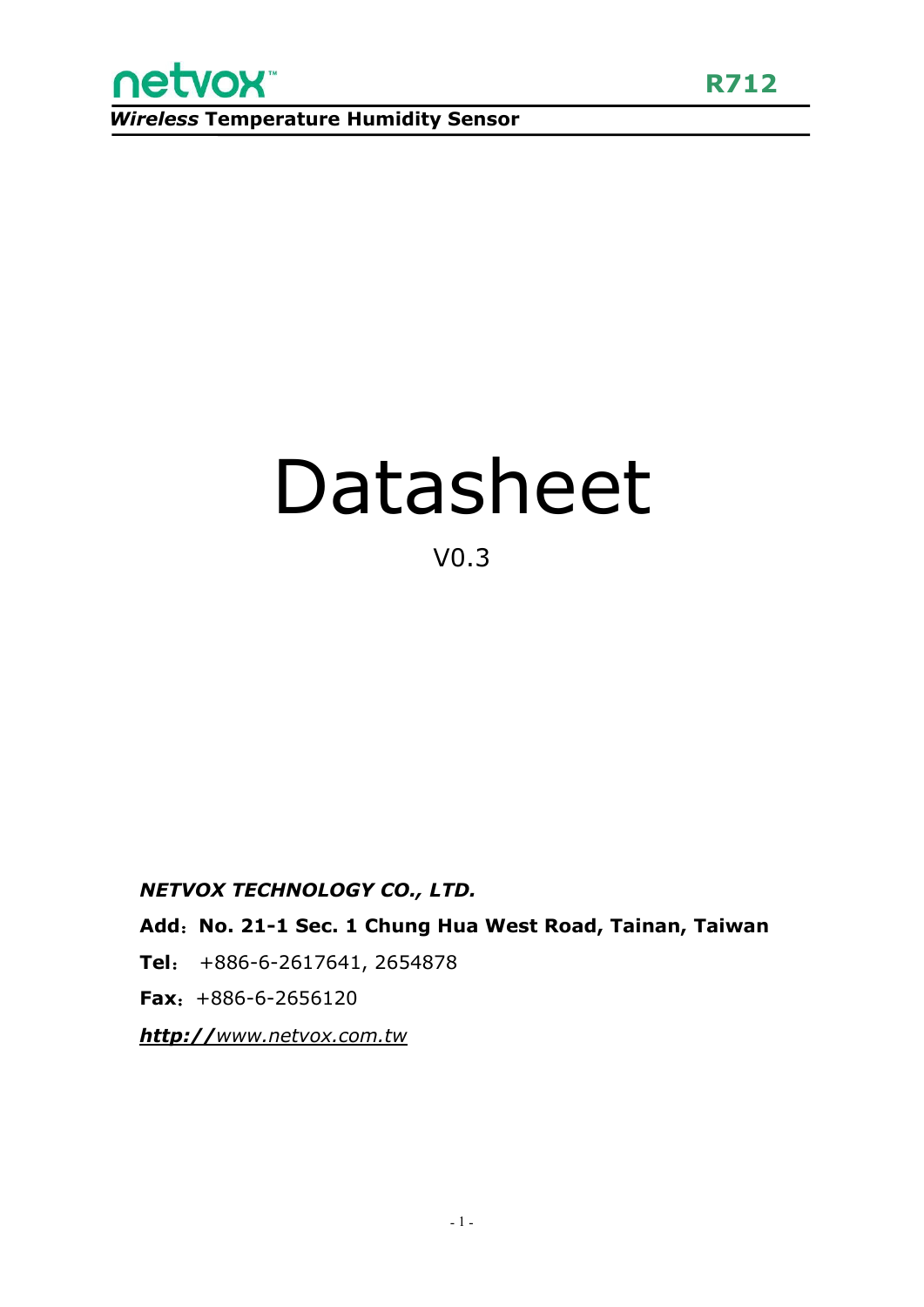

# **History**

| $\mid$ Version $\mid$ | <b>Date</b> | <b>Note</b>     |
|-----------------------|-------------|-----------------|
| V0.1                  | 2017-09-26  | Initial Release |

#### **Notes**:

Hardware Version: V0.2

#### **Copyright©Netvox Technology Co., Ltd.**

This document contains proprietary technical information which is the property of NETVOX Technology and is issued in strict confidential and shall not be disclosed to others parties in whole or in parts without written permission of NETVOX Technology.

The specifications are subjected to change without prior notice.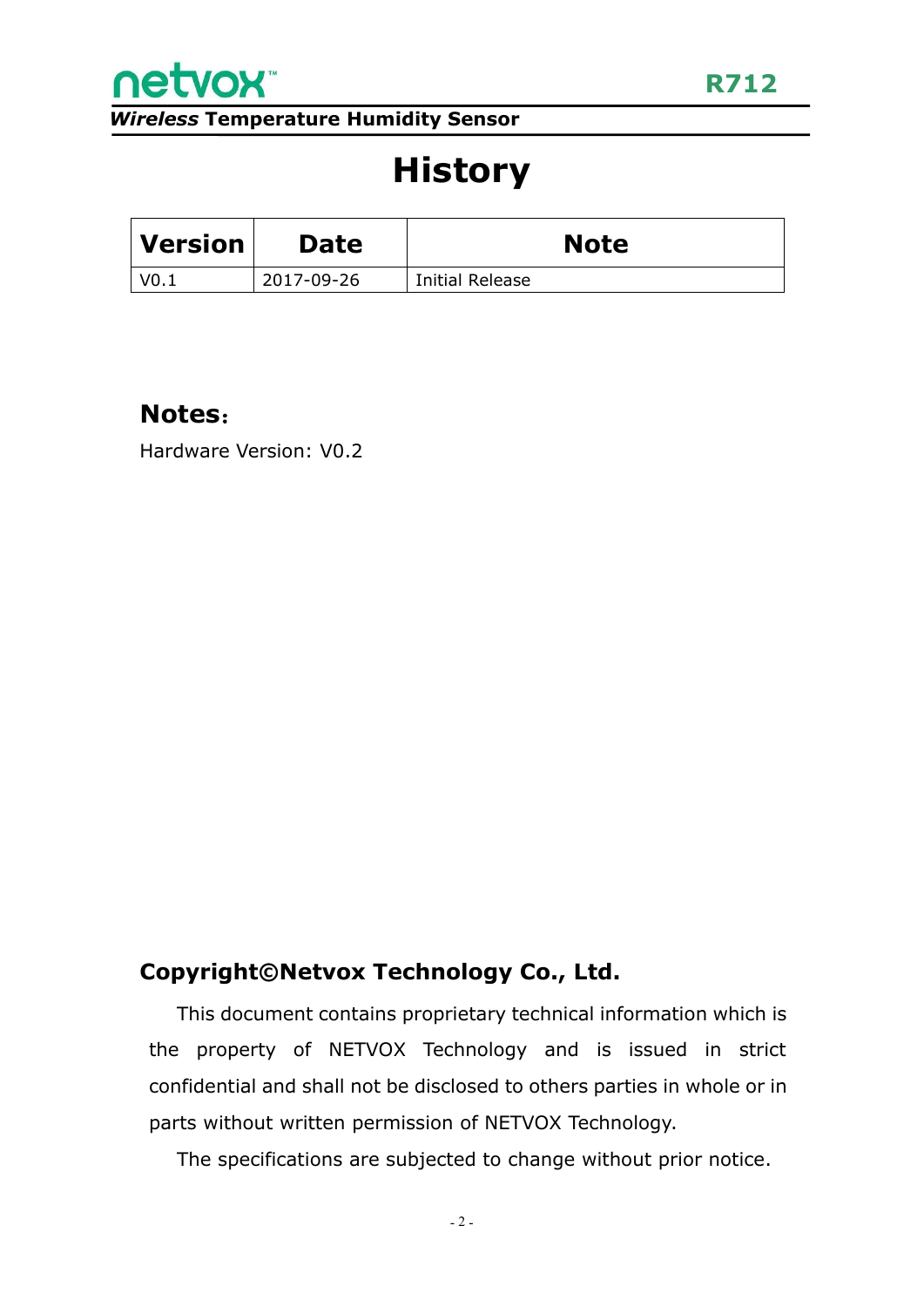netvox<sup>®</sup>



#### Fig.1 R712 Appearance

#### **Introduction**

R712 is a long-range wireless temperature and humidity device based on the LoRaWAN open protocol (Class A). The R712 is mainly used to detect the temperature and humidity in air, and also carrying a waterproof housing. It collects data over LoRa network and sends it to devices to be shown, fully compatible with LoRaWAN protocol.

#### **Electric**

| Input power                | $2 \times 1.5V$ AA batteries |
|----------------------------|------------------------------|
| operating voltage          | DC 2.4V $\sim$ 3V            |
| Standby current            | 12uA/3V                      |
| Transmitting current (max) | 120mA/3.6V                   |
| Receiving current (max)    | 11mA/3.6V                    |